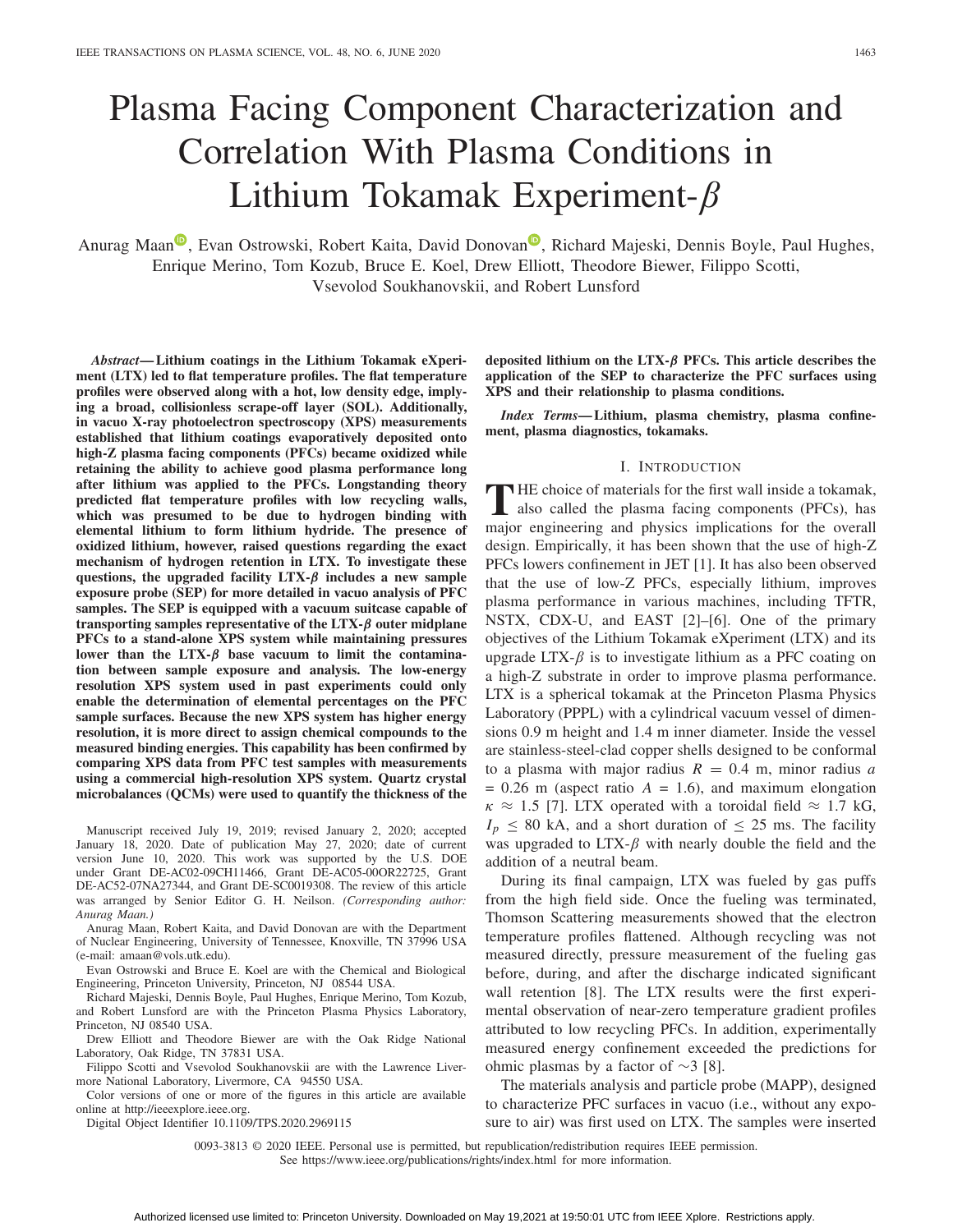to be flush with the plasma facing surfaces of the conducting shells [9], [10]. Samples on the probe head included those made of stainless steel (SS-304 and SS-316) to match the LTX shell surfaces. The LTX shells and samples were then coated with lithium, after which the probe head was exposed to LTX plasma. Post exposure, the probe was retracted in vacuo into the MAPP analysis chamber for X-ray photoelectron spectroscopy (XPS) determination of the surface composition of the lithium coated SS-304 MAPP sample. XPS indicated an increase in the oxygen concentration of the sample after exposure to LTX residual vacuum conditions, which was attributed to oxidation by water vapor that was observed by the residual gas analyzer (RGA).

The temporal evolution of lithium and oxygen concentrations were also tracked using MAPP. It was observed that the Li(1s)/O(1s) ratio decreased, until it saturated the XPS probe depth, within 5 h [9], [10]. Beyond that, there was no observable change in the elemental concentration until 100 h, after which the  $Li(1s)/O(1s)$  ratio began to decrease slowly. The saturation of the ratio of lithium to oxygen to about 2:1 was attributed to the growth of  $Li<sub>2</sub>O$  on freshly deposited lithium in the presence of residual water vapor, consistent with laboratory experiments [11], [12]. Specifically, below 100 Langmuirs (1  $L = 10^{-6}$  torr⋅s) of H<sub>2</sub>O exposure, Li2O forms preferentially on a clean lithium surface, while at higher exposures there is a transition to LiOH formation. For LTX-relevant water partial pressures, 100 L is equivalent to 14 h of exposure to residual vacuum. It was also observed that the presence of the oxide did not degrade plasma performance; LTX continued to get high plasma currents until 40 days after lithium deposition [6].

About 0.5 s after the plasma extinguished in LTX, the fast ion gauge showed a  $~\sim 60\%$  reduction in H<sub>2</sub> inventory compared to calibration gas puffs where plasma was not initiated [6], [8]. Over longer  $(>10 \text{ s})$  timescales, however, the H<sub>2</sub> reading from the RGA for shots when plasma was initiated exceeded the recorded measurement for the calibrated gas puffs. This led to the conclusion that while a significant portion of hydrogen was retained in the PFCs during a plasma, the hydrogen out-gassed over time scales much longer than the plasma duration [6]. With 60% of an LTX relevant fluence of hydrogen fuel retained in a lithium coating of 100 nm, the Li coating should saturate with hydrogen in <10 shots (assuming Li: $H = 1:1$ ). However, this was not the case. Neither H retention nor plasma performance decayed after a few shots, but rather after 40 days and close to one hundred shots or more. This led to the conclusion that hydrogen was retained by lithium-coated PFCs in LTX such that it was free to diffuse out between shots. The conclusions regarding the state of the PFC using MAPP results were arrived at using elemental abundances only. Binding energy shifts using XPS can be used to identify chemical states, but MAPP did not have the energy resolution to identify different Li compounds that formed on the PFCs.

## II. UPGRADE TO  $LTX-\beta$

The upgrade to LTX- $\beta$  included the ability to operate at higher fields and with more efficient Li evaporators



Fig. 1. CAD section view of the evaporator inserted to the central poloidal location, the SEP, and the QCM above the LTX- $\beta$  vacuum vessel. Also visible are the stainless-steel-clad copper shells inside the vacuum vessel. Inset: zoomed-in view of the evaporator subassembly and trajectory of lithium vapor toward the QCM.



Fig. 2. SEP probe head immediately after lithium evaporation. The probe head face is flush with the inner face of the LTX- $\beta$  shells. Two shadows from the SEP probehead are visible, the shadow to the bottom-left of the probe is cast by an in-vessel filament that is illuminating the vessel interior, the shadow to the right is cast by the lithium evaporator.

(see Fig. 1). The machine has been operated with 600 kW of neutral beam injection and several hundred nanometers of lithium coatings [13]. Fig. 3 illustrates the main plasma parameters of a wide variety of discharges through the upgrade campaign. It was observed that the discharges grew longer and had higher plasma current after lithium evaporation. In Fig. 3, lithium PFC discharges are divided into two groups. Discharges after the first lithium evaporation (represented by green bubbles in Fig. 3) had higher electron density, but were shorter in duration with lower plasma current. Discharges after subsequent lithium evaporations (represented by red bubbles in Fig. 3) could achieve longer durations and higher currents. Spectroscopic data indicated a reduction in carbon and oxygen impurities and an increase in lithium line emission when discharges were initiated after a fresh coat of lithium [13].

Each of the LTX- $\beta$  lithium evaporators consists of a basket made of stainless steel mesh, suspended through two yttria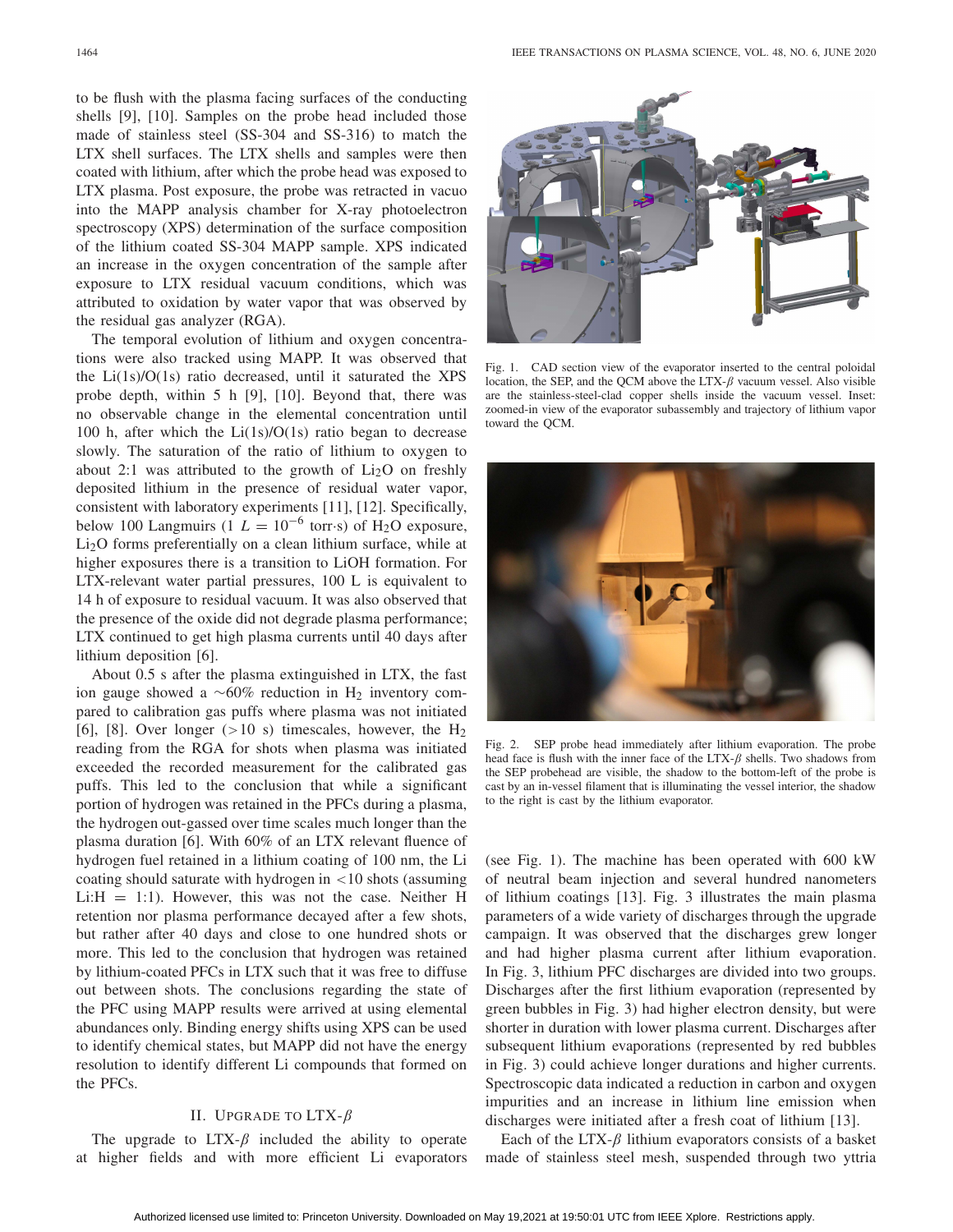

Fig. 3. Line integrated electron density as a function of plasma current for LTX- $\beta$  discharges; bubble size is proportional to plasma current flat-top duration of 4–40 ms. Discharges with bare stainless steel walls are shown in blue; discharges after the first lithium evaporation are shown in green, and after subsequent lithium evaporations are shown in red.

rods for support. Evaporator temperatures are measured with a Type-K thermocouple inserted into one of the yttria rods [13]. The basket is surrounded by a tungsten coil heater that can be quickly ramped up to 60 A (∼500 W) to radiatively heat the lithium pieces loaded in the basket. The lithium pieces are pre-cut and loaded into a stainless steel container in an argon glovebox for transfer under argon. Lithium evaporators are back-filled with dry argon and lithium coupons carefully transferred into the evaporator from the container. A slight outflow of argon from the evaporator assembly is maintained, thereby minimizing the exposure of lithium to the atmosphere. LTX- $β$  has two evaporators installed in diametrically opposite toroidal locations to provide near full coverage of PFCs by lithium coatings. Once lithium is loaded, the evaporators are pumped out and inserted into  $LTX-\beta$ , such that they are at the center of their respective poloidal planes as shown in Fig. 1. Each evaporator is situated under a shell penetration that provides a line of sight to a quartz crystal microbalance (QCM). The QCMs are used to keep track of lithium deposited per evaporation.

Simultaneously, the sample exposure probe (SEP) is inserted to be flush with the plasma facing side of the shells (see Fig. 2). The SEP is left in this position for lithium evaporations and subsequent plasma discharges. This article analyzes five such lithium evaporation events (Table I). The lithium deposited per evaporation is recorded by the QCM; these recorded values can be used to estimate the thickness of lithium deposited on the SEP using the expressions for evaporative flux [14]. Assuming the evaporator sub-assembly to be a point source, the lithium thickness on the SEP can be estimated by  $(1)$ , where  $t_{\text{SEP}}$  is the thickness of lithium on the SEP,  $t_{\text{QCM}}$  is the lithium thickness measured by the QCM,  $\theta$  is the angle from the point source to the SEP surface normal,  $r_{\text{OCM}}$  is the distance from the QCM to the evaporator source and  $r_{\rm SEP}$  is the distance of the evaporator

TABLE I CHRONOLOGY OF LITHIUM EVAPORATION EVENTS ON LTX- $\beta$ 

| $Days^*$ | Li thickness QCM (nm) | Estimated Li on SEP (nm) |
|----------|-----------------------|--------------------------|
| 30.6     | 22                    | 89.5                     |
| 31.7     |                       | 28.5                     |
| 37.5     | 108                   | 439.5                    |
| 41.8     | 50.8                  | 206.7                    |
| 44.5     | 40                    | 162.8                    |

\*Days from the first XPS measurement as referred in Fig 4.



Fig. 4. Elemental concentrations measured using the SEP. Vertical green bar: neon glow discharge duration. Vertical blue bars: time duration over which LTX- $β$  discharges were initiated. Dashed red lines: lithium evaporations on the shells and SEP.

source to the SEP

$$
t_{\rm SEP} = t_{\rm QCM} \cos(\theta) \frac{r_{\rm QCM}^2}{r_{\rm SEP}^2}.
$$
 (1)

Once the desired exposure of residual vacuum or plasma discharges is achieved, the SEP is removed from LTX- $\beta$ and moved to the Surface Science and Technology Laboratory (SSTL) at PPPL where it is docked to an ultrahigh vacuum (UHV) system that has a XPS spectrometer [15]. The transfer is made within a limited time  $(<1.5$  h), such that the fluence of impurities on the surface is similar to a MAPP scan [15].

#### III. ENHANCED SURFACE ANALYSIS CAPABILITIES

Prior to the introduction of lithium, surface conditioning for LTX- $\beta$  involved Ne glow discharge conditioning (GDC) and simultaneous high temperature shell's bake at 250 ◦C. To ensure that the SEP sample head accurately represented the LTX plasma facing shells, the SEP was inserted flush with shells during GDC and bake and was maintained at the same temperature as the shells. Surface elemental composition was measured using XPS before and after the GDC (see Fig. 4). It was observed that the elemental concentration of C declined while the concentrations of Fe and O went up; this is attributed to the sputtering of the adventitious carbon by Ne, which would result in the underlying iron oxides to appear more intense on the XPS scan. The sampling depth is expected to be about 6 nm [15]. For these measurements, the SEP is left exposed inside LTX- $\beta$  except for the brief intervals during which it is taken off for taking XPS scans. Following the first lithium evaporation and subsequent  $LTX-\beta$  discharges, surface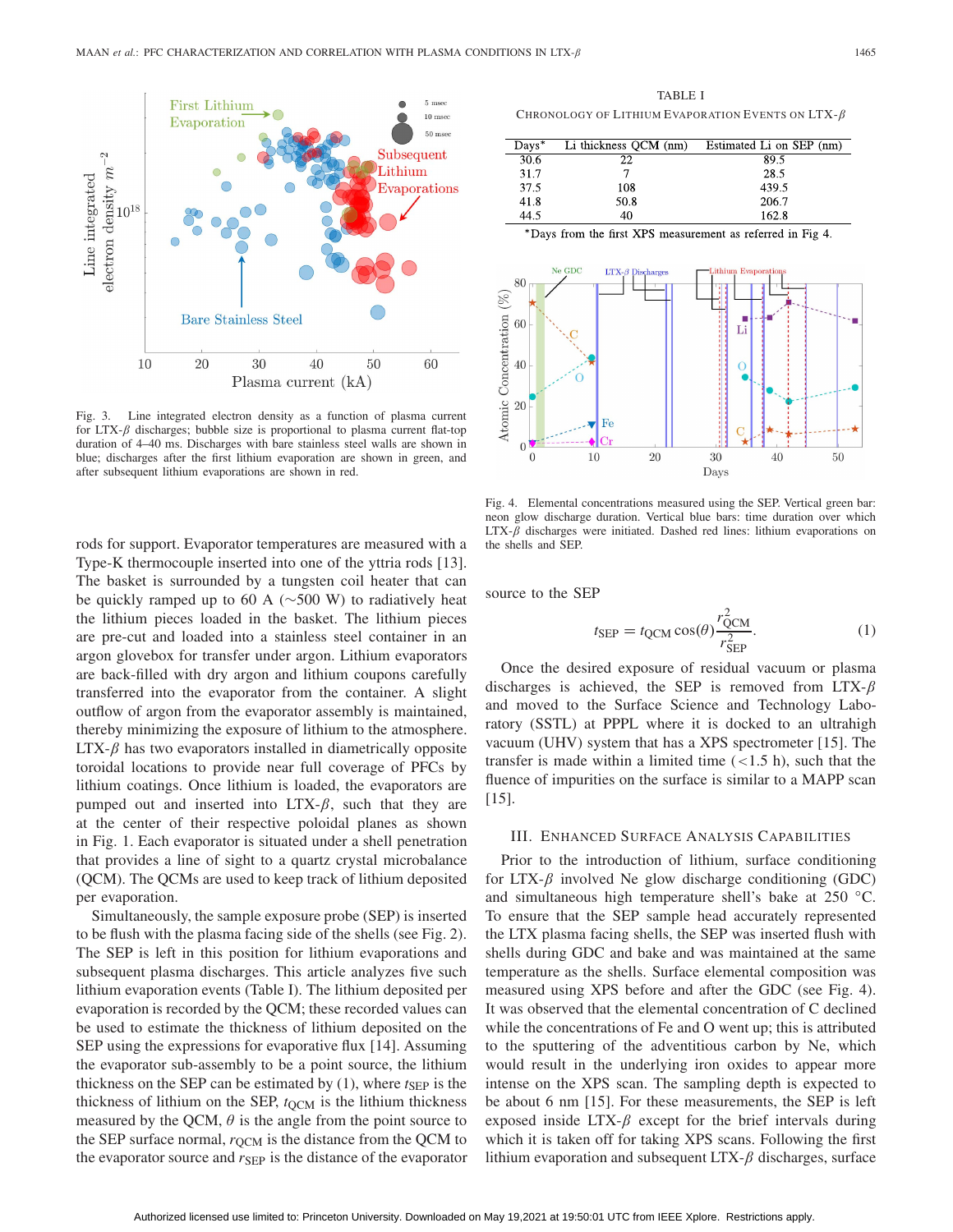

Fig. 5. Narrow band regional XPS scans for Li(1s), O(1s), and C(1s) along with probable fits are shown in left, middle, and right columns, respectively. The scans are arranged row-wise in increasing order of time from a lithium evaporation.



Fig. 6. Narrow-band regional XPS scans along with probable fits for Li(1s), O(1s), and C(1s) are shown in left, middle, and right columns, respectively. The scan was taken 3.16 days after lithium was deposited on bare stainless steel walls and sample head of the SEP.

concentrations were measured again; the measurements show that the stainless steel substrate of the SEP was completely covered by lithium. XPS measurements made for relatively fresh lithium coatings show higher Li and lower O concentrations; as the surface accumulates  $LTX-\beta$  residual vacuum exposure time, the O concentration seems to climb up, and Li concentration is seen to decrease relative to O.

### *A. Surface Chemical Species Identification Using the SEP*

Coupled with the XPS system at SSTL, the SEP enabled chemical identification of species present on the surface. Figs. 5 and 6 represent the regional narrow band scans collected for the samples whose elemental compositions are shown in Fig. 4. Similar studies have been performed for boronized NSTX-U PFCs [16] and have enabled identification of oxygen retention mechanisms that resulted in improved plasma performance.

The O(1s) peak, shown in the middle column of Fig. 5, exhibited two features that were identified to be  $Li<sub>2</sub>O$  and LiOH at the binding energies of 528.5 and 531.1 eV, respectively. The absolute values of these binding energies and the difference between them is consistent with results cited elsewhere [17], [18]. The  $O(1s)$  Li<sub>2</sub>CO<sub>3</sub> peak was identified to be at 532.1 eV [17]–[19] for measurements that were taken after the first application of lithium on steel PFCs of LTX- $\beta$ (see Fig. 6). All peaks are referenced to a hydrocarbon peak in the C(1s) region at 285 eV. An additional feature in the C(1s) region at 282.6 eV is attributed to lithium carbide with reference to the hydrocarbon peak at 285 eV; this assignment is consistent with values in the literature [20]. The higher energy feature in the  $C(1s)$  region visible in Fig. 6 at 289.4 eV is attributed to  $Li<sub>2</sub>CO<sub>3</sub>$ . The  $Li(1s)$  region in both Figs. 5 and 6 was fit with peaks at 52.03, 53.4, 54.3, and 55 eV for Li,  $Li<sub>2</sub>O$ , LiOH, and  $Li<sub>2</sub>CO<sub>3</sub>$ , respectively. The difference in binding energies of these fits was forced to be consistent with values reported in the literature [12], [17], [19].

The narrow region scans elaborate on the richness of surface chemistry of evaporative lithium coatings on PFCs. The surface chemistry is both a function of tokamak residual vacuum and plasma exposures and is expected to be similar across machines that employ lithium coatings. However, the rate of growth of these species will be dependent on each machine's residual vacuum and plasma exposure conditions. The O(1s) region indicates that the primary lithium species on the PFCs is  $Li<sub>2</sub>O$  followed by LiOH. The first application of lithium,